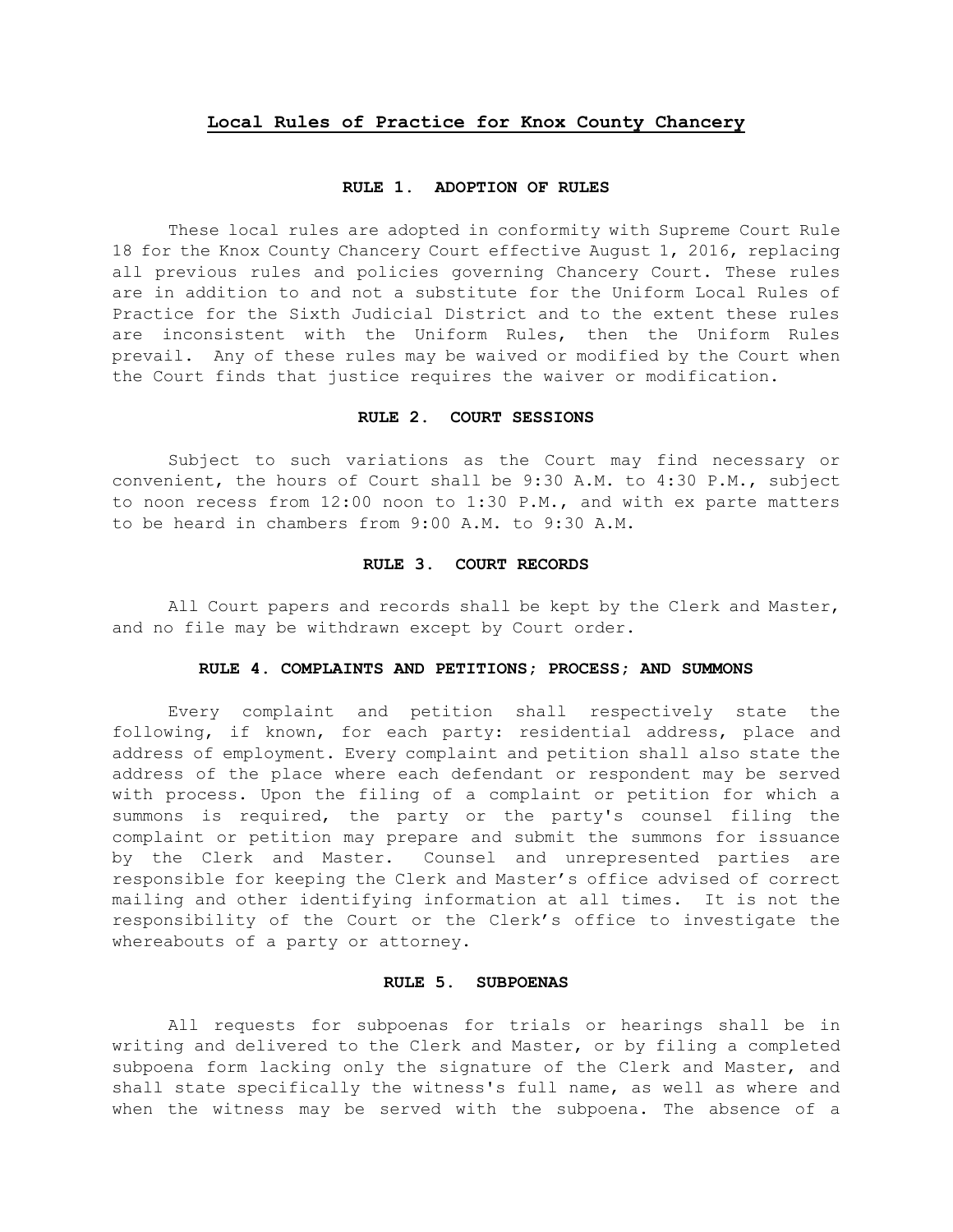witness for a trial or hearing shall not be a ground for continuance unless a witness subpoena request complying with the above was accomplished by the party seeking the continuance no later than 7 days prior to the trial or hearing and the failure to obtain private service of a subpoena upon the witness is satisfactorily explained by the party seeking the continuance.

## **RULE 6. SETTING CASES, MOTIONS AND PERTRIAL HEARINGS**

(A) The clerk of Court or Judicial Secretary will set all cases at issue for trial and all motions and other matters for hearing, and give notice thereof, except that child support pendente lite hearing dates in domestic relations cases to be heard by the Referee will be assigned at the Clerk's counter. Persons desiring special settings and hearings should contact the office of the Court.

(B) The Court with or without oral argument may decide pre-trial motions. If any counsel or *pro se* party is unavailable upon a day on which a motion is set for oral argument, such counsel or *pro se* party shall obtain another date acceptable to the Court and all other counsel, and shall submit an order before the date of the scheduled hearing approved by all counsel and *pro se* parties setting the motion for hearing on such alternate date.

#### **RULE 7. CONTINUANCES**

Cases set for trial or hearing may be continued only by order or leave of the Court.

# **RULE 8. LIMITATIONS ON FILING DISCOVERY MATERIAL, INTERROGATORIES, REQUESTS TO ADMIT AND REQUESTS FOR DOCUMENTS**

(A) *Documents not* to *be filed.* Pursuant to Tenn. R. Civ. Pro. 5.05, the following shall not be filed with the Court except pursuant to special order of the Court or for use in proceedings: depositions upon oral examination; interrogatories; requests for documents; requests for admissions; and answers and responses thereto.

(B) *Number.* No party shall serve upon any other party more than 30 interrogatories or requests to admit or requests for documents, however numbered, lettered or sub-divided, without leave of Court. If a party is served with interrogatories or requests to admit or requests for documents exceeding 30, response to only the first 30 shall be made. Any motion seeking leave to serve more than 30 interrogatories or requests to admit or requests for documents shall set out each additional interrogatory or request to admit or requests for documents together with the reason establishing good cause for exceeding the limit of 30.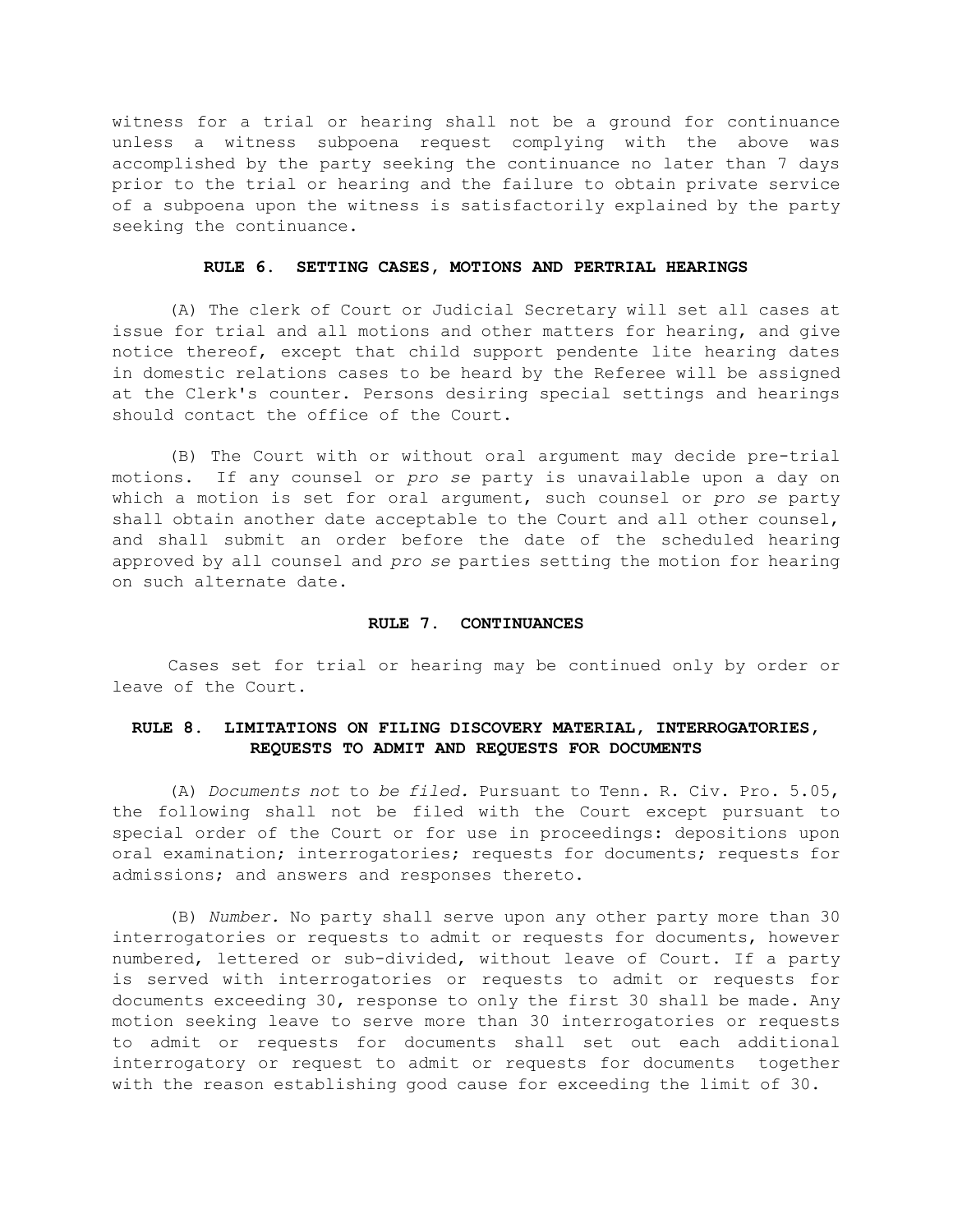(C) *Responses.* The response to each interrogatory or request to admit or requests for documents shall be preceded by the interrogatory or request to admit.

### **RULE 9. MOTIONS TO COMPEL DISCOVERY**

All motions to compel discovery shall be signed and filed with the clerk, shall include a certificate of service to the adverse party or counsel and may be accompanied by a proposed order. The proposed order will be tendered by the clerk to the Chancellor for entry ten (10) days after filing the motion unless the adverse party or counsel requests in writing a hearing prior to the expiration of the ten (10) day period. Any motion to compel discovery not accompanied by a proposed order will be set for hearing by the Chancellor's secretary.

## **RULE 10. COURT COSTS**

All orders and judgments which tax costs shall contain both the current home address and employment address of those charged with all or any part of the costs of the cause and shall be signed by the tendering party(ies) or their counsel. The tendering party(ies) shall also provide on a format supplied by the Clerk and Master's office a certificate pursuant to this Rule as to the correctness of the identifying information of those charged with or obligated to pay the costs. In any event, the bill of costs may be sent to those responsible for costs in care of the attorney for such responsible person(s). Sureties on bonds may only be released upon compliance with Tenn. Code Ann. §29-33-101 et seq. and with a provision for a substitute surety.

## **RULE 11. ENTRY OF JUDGMENT AND ORDERS**

The prevailing party upon any motion or trial shall prepare an appropriate order or judgment for entry in the case. The judgment or order shall be filed with the Clerk within 10 business days following the Court's ruling or trial. It shall be approved by all counsel of record and any *pro se* parties, or shall bear a certificate of service on any counsel or *pro se* party who refuses to approve it as required by Tenn. R. Civ. Pro. 58(2).

Any counsel or *pro se* party who refuses to approve an order or judgment shall file an alternate proposed order or judgment with the Clerk within 5 business days following service of the proposed order or judgment filed by the prevailing party. Such alternate proposed order or judgment shall bear a certificate of service as required by Tenn. R. Civ. Pro. 58(2).

## **RULE 12. NOTICE OF ENTRY OF JUDGMENT: MAILING**

Any party or counsel requesting the Clerk to mail or deliver a copy of the entered judgment to all parties or counsel under TRCP 58.03 shall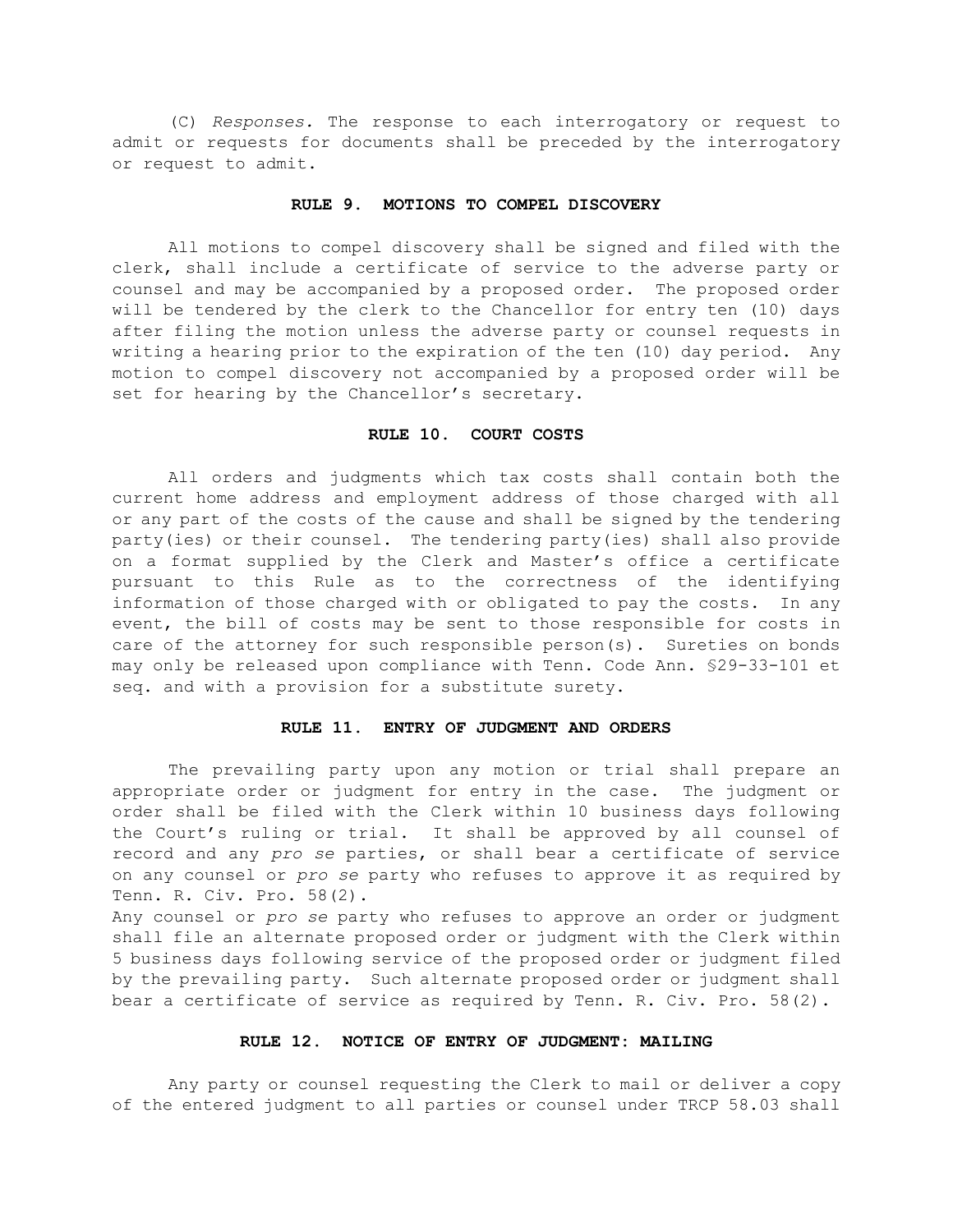present with the judgment a list of all parties or their counsel entitled to receive notice with their current mailing addresses and payment of an amount as determined by the Clerk and Master to be sufficient to pay for mailing.

#### **RULE 13. DOMESTIC RELATIONS CASES**

(A) APPLICATION*.* The provisions of Rule 13 apply to all actions for divorce, child custody, visitation, child support and alimony. The Domestic Relations Local Rules and Policies of September 1, 1989 and September 2, 1997, are no longer in effect in Chancery Court.

(B) INFORMATION AND PLEADINGS*.* Each initial pleading or motion shall set forth the information required by Rule 4 of these rules and as required by Tenn. Code Ann. §36-4-106. Pursuant to the Uniform Child Custody Jurisdiction and Enforcement Act, Tenn. Code Ann. §36-6-201 et. seq., all filings in which the custody of a child is at issue shall set forth in the first filing the information required by the Act and in particular by Tenn. Code Ann. §36-6-224.

(C) TIME PERIOD BEFORE HEARING*.* No action for the granting of a divorce shall be heard until it shall have been at issue or subject to default for 30 days.

(D) PRETRIAL AFFIDAVIT AND PROPERTY LIST. No later than 5 days prior to trial in actions for divorce, both parties shall file a joint affidavit outlining their income and their expenses together with a joint list of property and debts listing their separate property and marital property; listing their debts; proposing a division of the marital property and marital debts; and if alimony or spousal support is demanded, the type, amount, duration, and the statutory basis for the granting of the demand. Should the parties dispute a classification of property as being separate or marital, they shall separately list the same in their affidavit as disputed. No later than 5 days prior to trial, the parties shall also exchange copies of their U.S. Income Tax Returns for the 2 tax years next preceding the trial date, regardless of whether the returns were filed by the parties with each other jointly. If a party's tax return has not been filed for either or both of the 2 tax years next preceding the trial date, that party, in lieu of the tax return or tax returns not filed, shall give to the other party copies of all of the documents that reflect all of the income for the party for each of the 2 years for which a tax return has not been filed.

## (E) CHILD SUPPORT.

(i) *Referee Hearings.* The Referee shall be limited to hearing, and shall hear, all petitions to grant, to modify and to enforce child support and to modify and to enforce alimony provided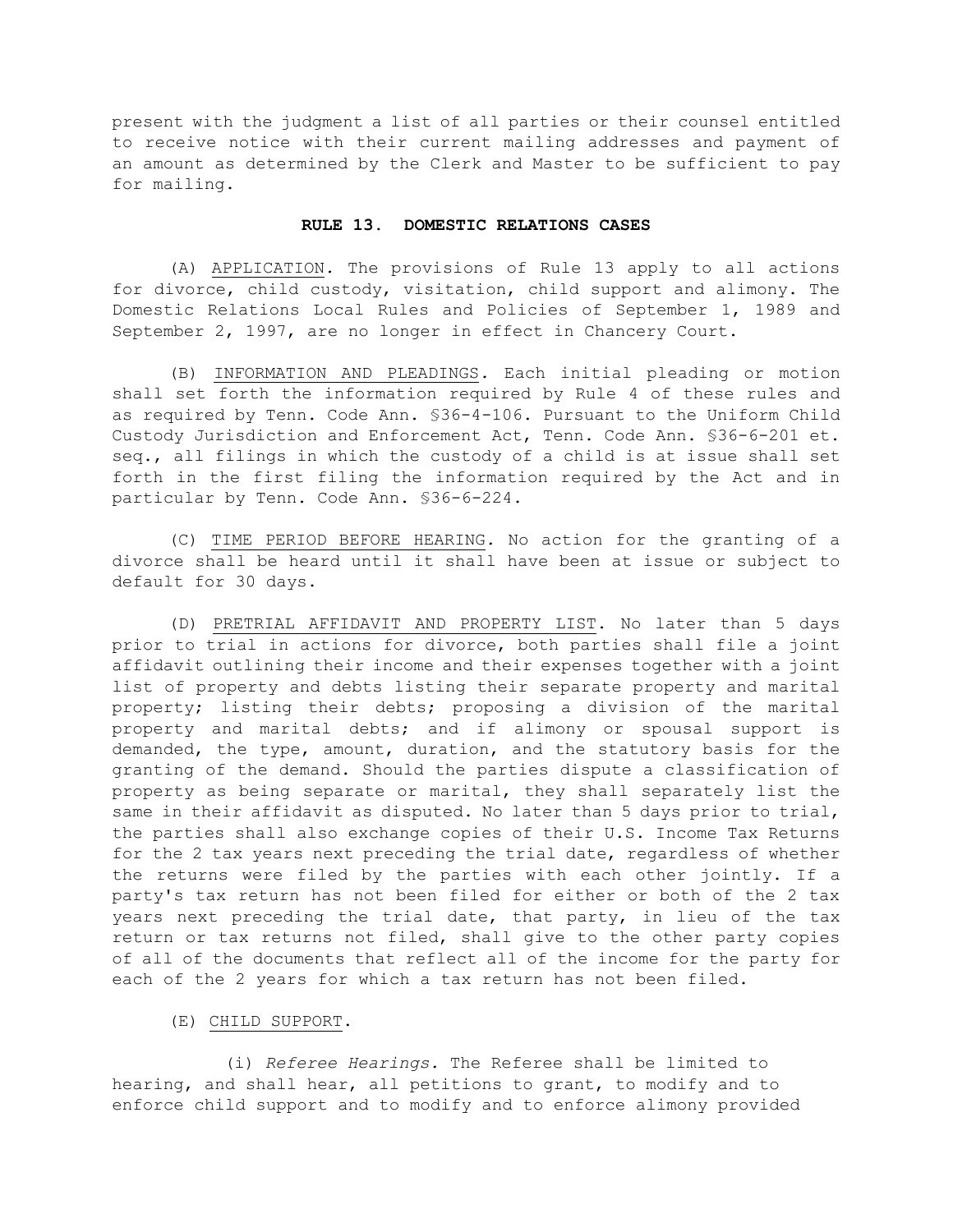child support is also at issue. The Referee shall not set any petition for hearing in any matter unless a parent has filed an application in the case for support services pursuant to Title IV-D of the Social Security Act.

(ii) *Child Support and Alimony Financial Statements.* Upon the filing of a petition or motion seeking the modification of child support or alimony, each party shall file, no later than 5 days prior to the hearing, an affidavit listing the assets, debts, gross monthly income and monthly living expenses of each party to the extent known to the filing party, as well as any other relevant financial facts that the filing party desires the Court to consider.

# (F) PARENTING PLANS AND PARENT EDUCATION SEMINARS*.*

(i) In all actions seeking the establishment of residential schedules and/or parenting responsibilities, the plaintiff or petitioner shall file with the complaint temporary parenting plans agreed upon by the parties, or, if no agreement has been reached, a proposed temporary parenting plan of the plaintiff or petitioner.

(ii) If no agreement has been reached, the defendant or respondent shall file with the answer, the defendant's or respondent's proposed temporary parenting plan.

(iii) If only one party files a proposed temporary parenting plan in compliance with Rule  $13(F)$  (i) or (ii), that party may petition the Court for an order adopting that plan by default. Upon a finding that the plan is reasonable and is in the best interest of the child (children) in accordance with Tenn. Code Ann. §36-6-403(2), the plan may be adopted by the Court by default.

(iv) If both parties submit a proposed temporary parenting plan but cannot agree on a temporary parenting plan, then the parties shall engage in dispute resolution subject to the limitations and restrictions set forth in Tenn. Code Ann. §36-6-409. In the event dispute resolution is not available or the parties are still unable to agree, either party may request a hearing for the Court to establish a temporary parenting plan.

(v) If the parties are unable to agree on a permanent parenting plan, the parties shall participate in alternative dispute resolution and comply with the provisions of Tenn. Code Ann. §36-6- 404(c) (3). If the parties have not engaged in dispute resolution, or if neither party has filed a proposed permanent plan at least 15 days prior to the trial date, then the trial of the case shall be continued unless an agreed permanent parenting plan is submitted on or before the date for trial.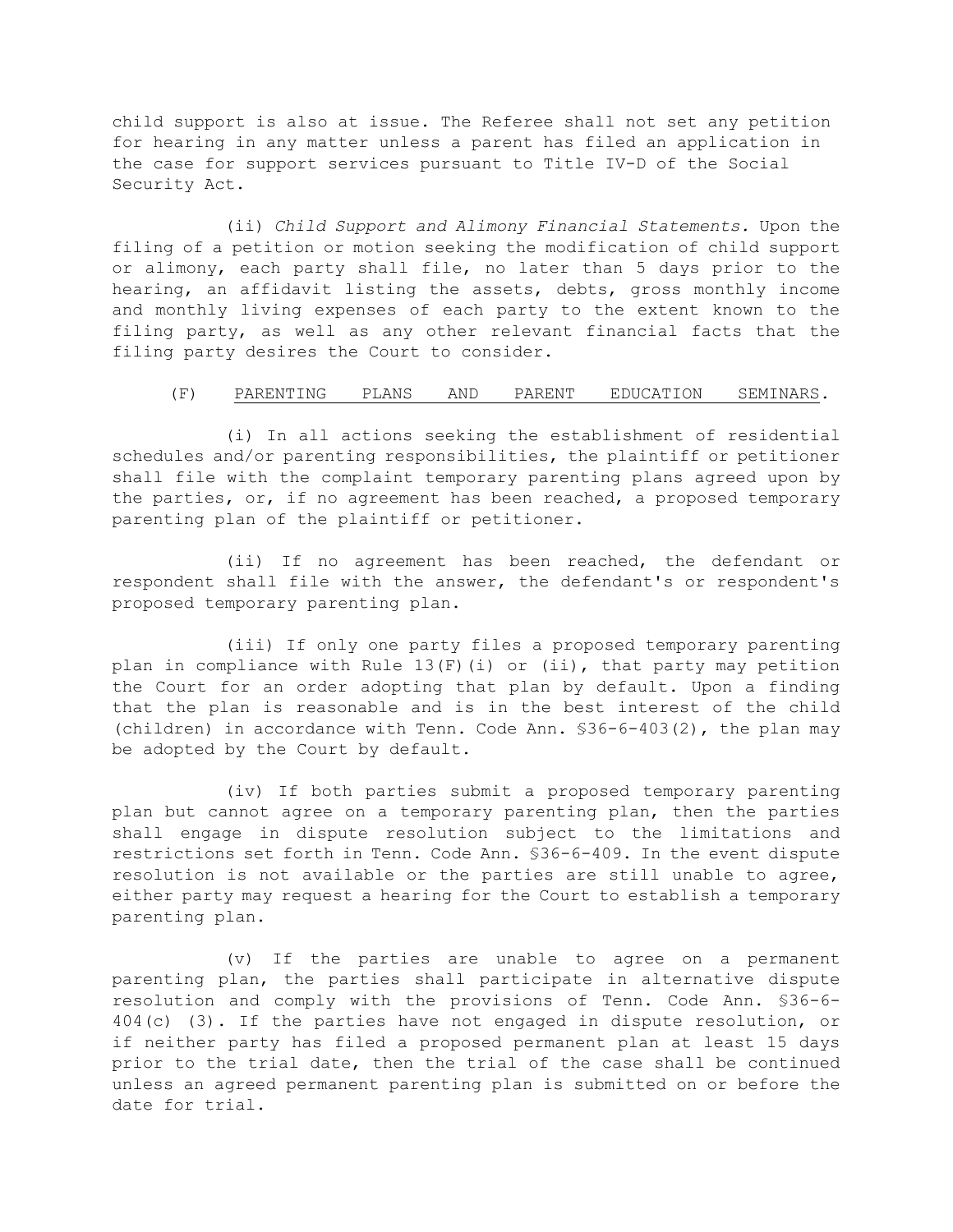(vi) If the case is continued for failure to comply with Rule 13(F) (v), then the parties shall, within 30 days of the date the trial was continued, submit proposed permanent parenting plans and participate in dispute resolution. Failure to do so may result in the imposition of any of the sanctions set forth in Rule 16 of the Tennessee Rules of Civil Procedure.

(G) RECONCILIATION*.* In reconciliation situations, if the cause is not simultaneously dismissed, an Order of Reconciliation shall be entered.

# **RULE 14. SETTLEMENT OF CASES INVOLVING WORKERS' COMPENSATION CLAIMS AND DISABLED PERSONS**

All pleadings must be filed with the Clerk and Master before hearing in all workers' compensation settlements and settlements involving minors and incompetents or disabled persons.

### **RULE 15. APPLICATION FOR FEES**

All applications for attorney's fees and expenses shall be supported by a statement, verified by the attorney under oath, setting forth in detail the basis for the fees sought. The criteria in Tenn. Sup. Ct. R. 8, RPC 1.5, will control the awarding of the attorney's fees.

#### **RULE 16. GUARDIAN AD LITEM APPOINTMENTS**

In all cases involving the appointment of a guardian ad litem, the party seeking relief shall present the Court with a proposed order providing for the appointment of a guardian ad litem leaving a space blank for the Court to insert the name of the guardian ad litem.

#### **RULE 17. PROBATE DIVISION FILINGS**

All proceedings, claims, and accountings concerning the administration of a decedent's estate, including testamentary administration, intestate administration, and testamentary trustee proceedings, as well as proceedings for the appointment of a guardian for one entitled to funds in the hands of a personal representative of a decedent's estate, shall be filed in the Probate Division of Chancery Court. All other proceedings, including guardianships, conservatorships, and other fiduciary matters, shall be filed in the other division of the Chancery Court, known as "Chancery Court."

All initial petitions to open the administration of a decedent's estate shall comply with Tenn. Code Ann. §30-1-117 and the initial hearing on such petitions shall be scheduled in accordance with the practices and procedures established by the office of the Probate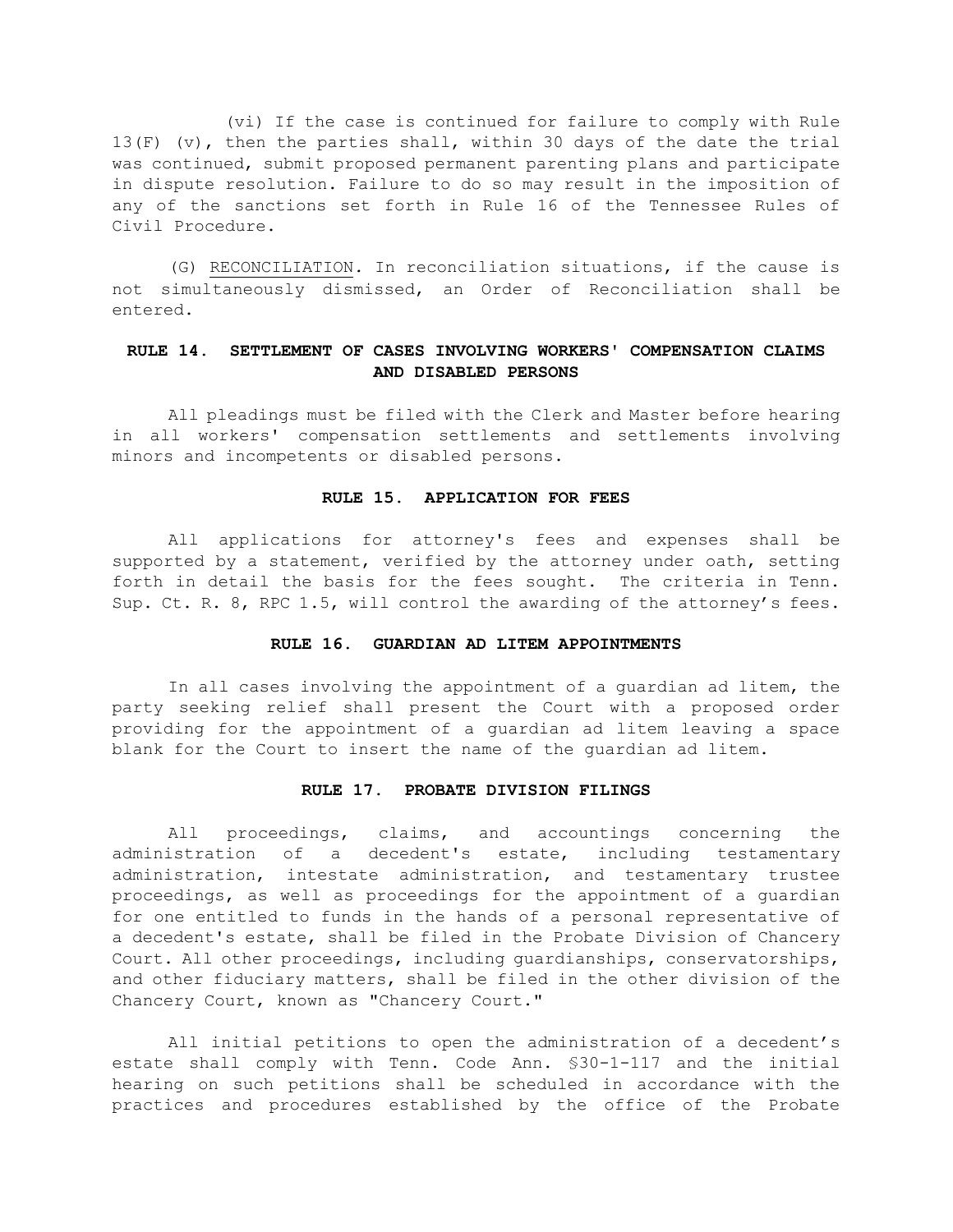Division of Chancery Court. All parties or their counsel filing pleadings to open or to close a decedent's estate administration shall comply with the certification requirements of Rule 10.

## **RULE 18. PROBATE HEARINGS**

The Clerk and Master shall have all of the authorization afforded to the Clerk and Master under Tenn. Code Ann. §16-16-201(b) except that applications for fees shall be heard by the Chancellor; however, the Chancellor may, by a special order of reference, appoint the Clerk and Master to conduct hearings upon applications for fees. Counsel or unrepresented parties may have probate matters set for hearing by requesting a setting from the office of the Probate Division of the Chancery Court. Probate matters set for hearing before the Clerk and Master may be continued only by leave of the Court by written order.

#### **RULE 19. CLERK AND MASTER REPORTS**

(A) BY ORDER OF REFERENCE. All proceedings conducted pursuant to an Order of Reference to the Clerk and Master shall be in accordance with Tenn. R. Civ. P. 53; provided, a transcript of the proceedings and of the evidence shall be deemed waived unless the order of reference specifically requires a transcript of the proceedings and of the evidence. All matters referred to the Clerk and Master pursuant to Tenn. R. Civ. P. 53 shall be set for hearing before the Chancellor for an independent review. Application to the court for action upon the report and upon objections thereto shall be by motion and upon notice as prescribed in Tenn. R. Civ. P. 6.04. After such hearing, the Court may adopt, modify, or reject the report in whole or in part, or may receive further evidence or recommit the report to the Clerk and Master with instructions. The requirements of this subsection (A) shall also apply to Special Masters appointed by the Court pursuant to Tenn. R. Civ. P. 53.01.

(B) By AUTHORITY OF TENN. CODE ANN. § 16-16-201. In all proceedings conducted by the Clerk and Master as set forth in Tenn. Code Ann. § 16- 16-201, the Clerk and Master shall file a report of the proceedings. All reports for which petitions, exceptions or objections are filed shall be set for hearing before the Chancellor. Upon the expiration of the time for the filing of an exception to the report, and provided no motions, petitions, exceptions or objections have been filed, the Clerk and Master shall prepare, sign and tender an order for entry by the Chancellor along with a copy of the unexcepted to report for an independent review by the Chancellor of the report and the proposed order confirming it. Upon review of the report and the proposed Order of Confirmation by the Chancellor, which order shall not require the signatures of the parties or the attorneys of record, the clerk shall mail the Order of Confirmation to the parties or their attorneys of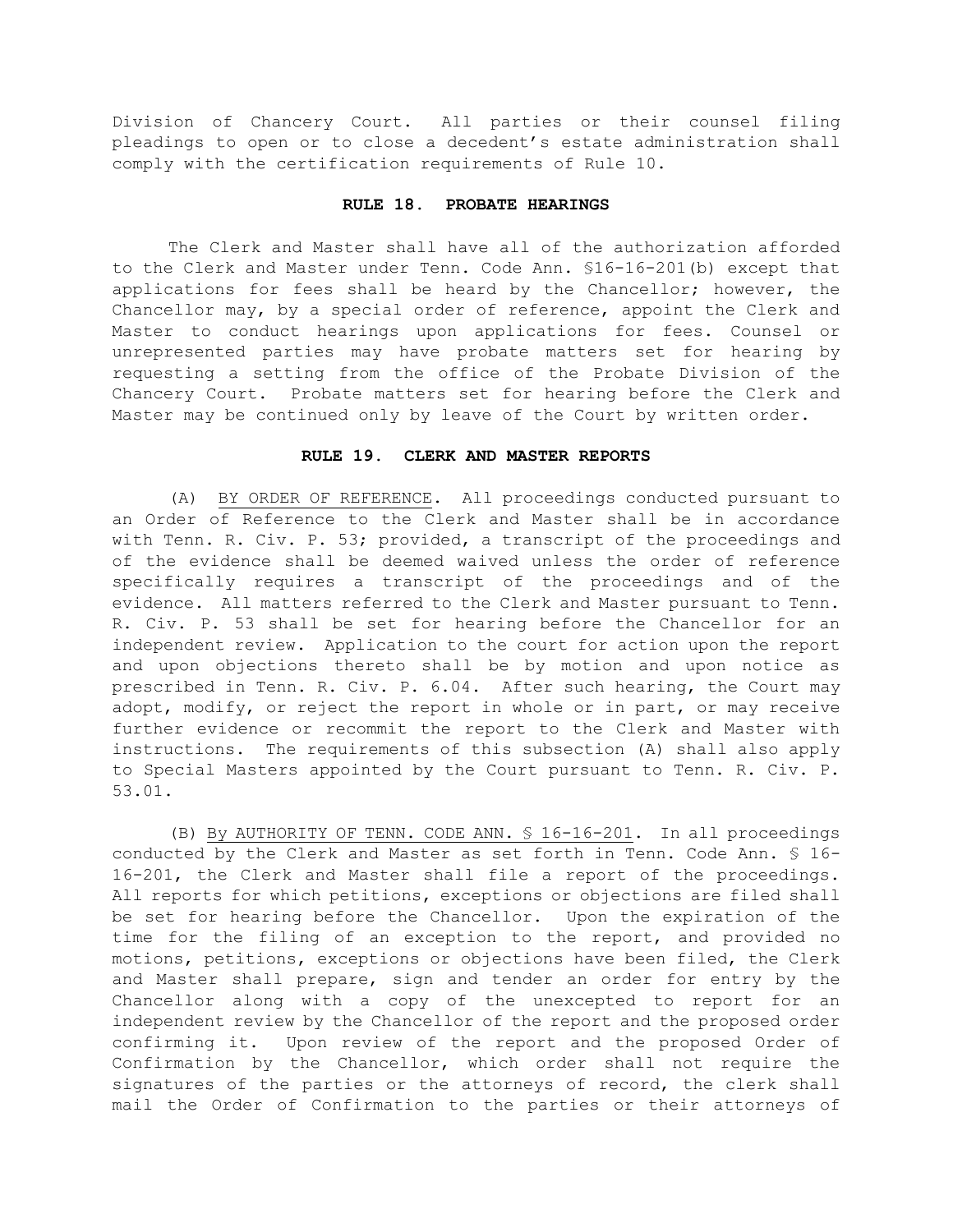record and all unrepresented parties. The Clerk and Master shall affix his certificate to the order that he has mailed the order as required by this rule.

## **RULE 20. JUDICIAL SALES AND TITLE OPINIONS**

Upon the entry of an order, decree or judgment directing the sale of real property, the Clerk and Master shall cause to be filed a title opinion issued by an attorney whose practice includes a substantial amount of real property title examinations. The expense of the title opinion shall be taxed as a cost of the cause to be deducted and paid from the proceeds of the sale unless otherwise specifically ordered.

## **RULE 21. JUDICIAL SALES: "ACCORDING TO LAW"**

In the event an order, decree, or judgment of sale directs the Clerk and Master to "sell according to law," such provision shall be deemed to mean, unless otherwise expressly provided by Court order, that the Clerk and Master shall conduct the sale in accordance with the provisions of Tenn. Code Ann. §35-5-101 et. seq. with the sale to occur at the City-County Building, within the corridor of the Main Street entrance, near the Large Assembly Room, 400 Main Street, Knoxville, Tennessee, and with the sale to be for cash. Unless otherwise expressly provided by Court order, the term "cash," shall mean 10% down on the day of sale with the balance to be paid in full to the Clerk and Master within 30 days from the sale date. In the event of such a sale for cash within the above meaning, the Clerk and Master may take a note from the purchaser, without interest, payable within thirty (30) days from the date of sale, for the balance to be paid in full to the Clerk and Master within thirty (30) days from the sale date and may retain a lien on the property sold as further security.

## **RULE 22. CORPORATE PURCHASES AT JUDICIAL SALES**

Unless otherwise authorized by the Court, any purchase by a corporation of property on a credit at a judicial sale shall be guaranteed by two individuals who reside within Knox County, Tennessee.

# **RULE 23. LEGAL ADVICE BY COURT PERSONNEL**

All Court personnel are forbidden from interpreting any rules of procedure or giving any legal advice. Notice is hereby given to all persons that Court personnel assume no responsibility for any misinformation regarding substantive law, procedural rules, local rules or local customs.